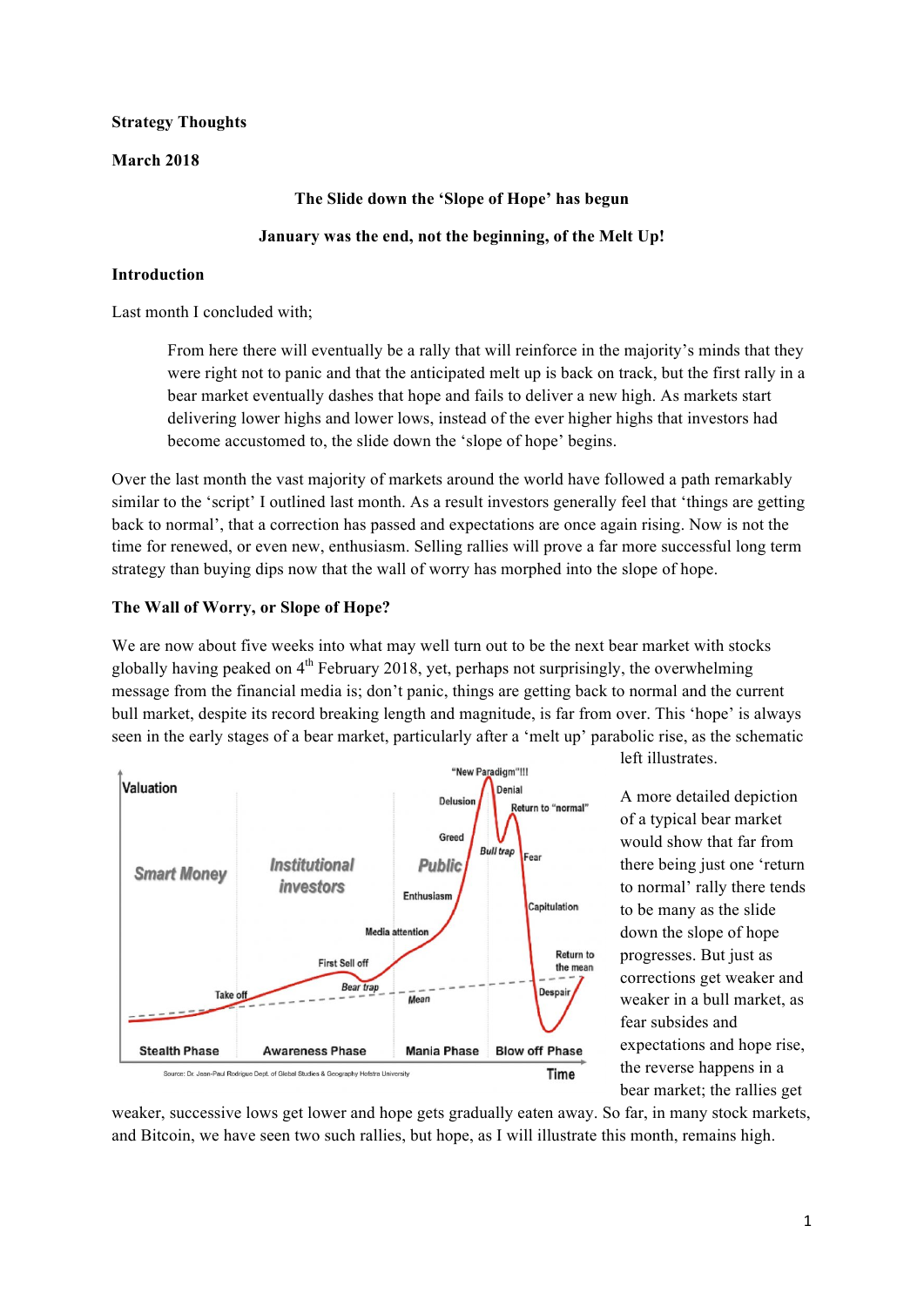

highs as the 'melt up' talk was dominating stock market commentary in late January,

although the Eurostoxx did peak a couple of months earlier. In all cases the brief 'melt down' in February is obvious and this has been followed by, in most cases a couple of rally attempts. Interestingly a remarkably similar chart pattern to the schematic earlier has also been displayed by **Bitcoin**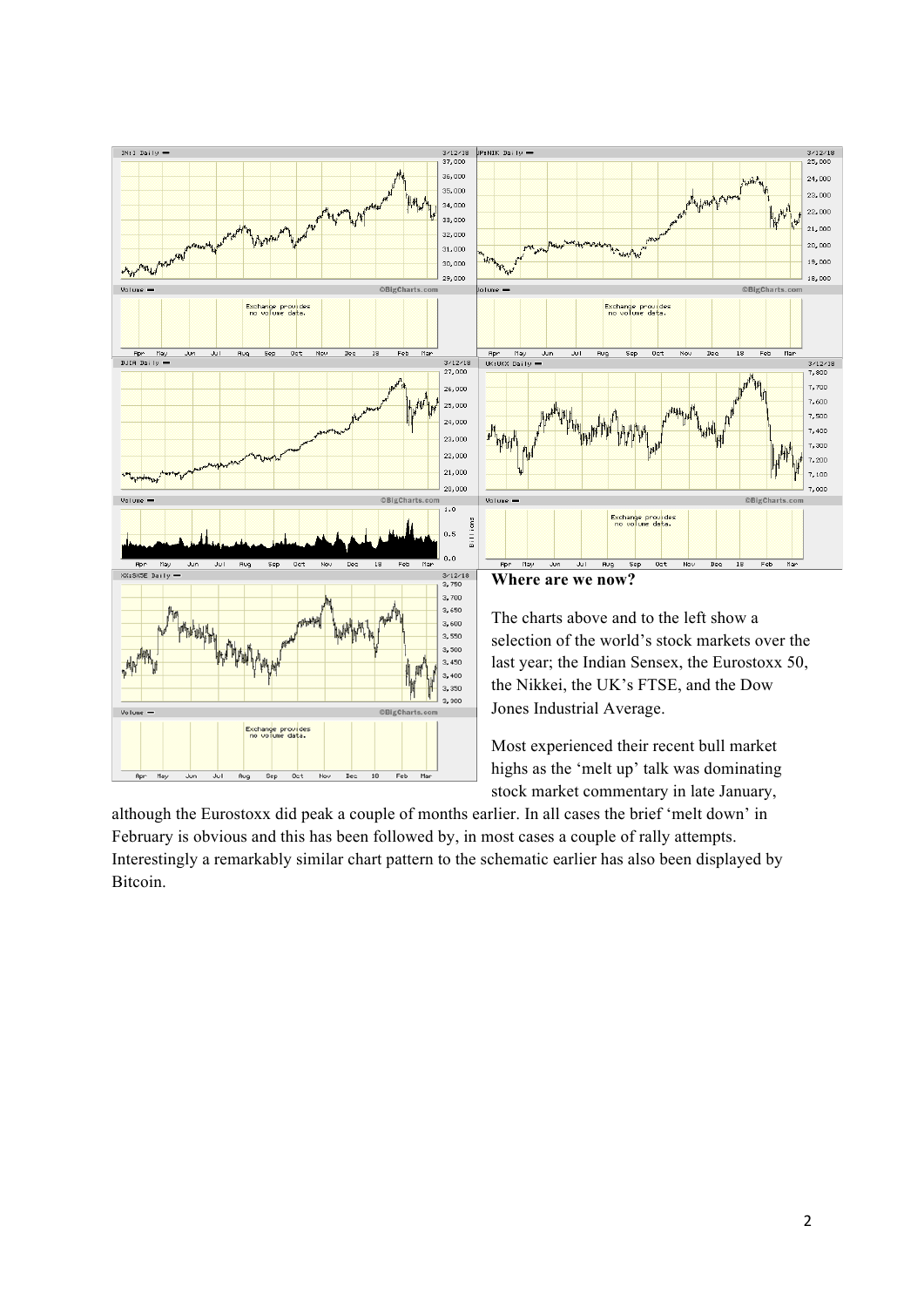

Bitcoin's current rally may be one of its largest since it's spectacular peak last December but it is along way from displaying the characteristics of Despair shown in the schematic.

Interestingly, given that many markets are in either their first or second stages of 'returning to normal' even the marked increase in volatility that has been endured is being used by many commentators as merely yet another element in the stock market's 'return to normal'. The UK's Spectator on 8<sup>th</sup> March ran the story;

## The return of volatility to stock markets is something to be celebrated, not feared

The article pointed out that;

"the return of stock market volatility, is a welcome step towards economic normalisation"

And concluded with the comforting advice;

"Any resulting volatility, however, should be welcomed; for patient investors, it will provide market entry points that have been conspicuously absent of late."

Similar messages of comfort and hope have been seen throughout the more volatile times that have been experienced over the last couple of months. As a result of all the calming 'hope', that always dominates in the early stages of a bear market, investors generally are eager to 'buy the current dip'.

This should not be surprising given that it is human expectations that drive markets to extremes and markets were certainly at an expectational extreme with all the 'melt up' hype in January and early February. Lessons can and should be learned from the most recent, but opposite, expectational extreme that was experienced back in March and April of 2009. So many characteristics of the current market environment and commentary are beautiful opposites of the extremes seen at the end of the first quarter of 2009, and expectations are similarly displaying the mirror image of the attitudes that prevailed nine years ago as the last great bear market ended and this most recent bull market began. Then the majority certainly did not want to buy any dip, the previous damaging decline had conditioned them against that, all everyone wanted to do was 'sell the rally'.

At the end of April 2009, in the May 2009 edition of Strategy Thoughts, seven weeks into the bull market, I wrote;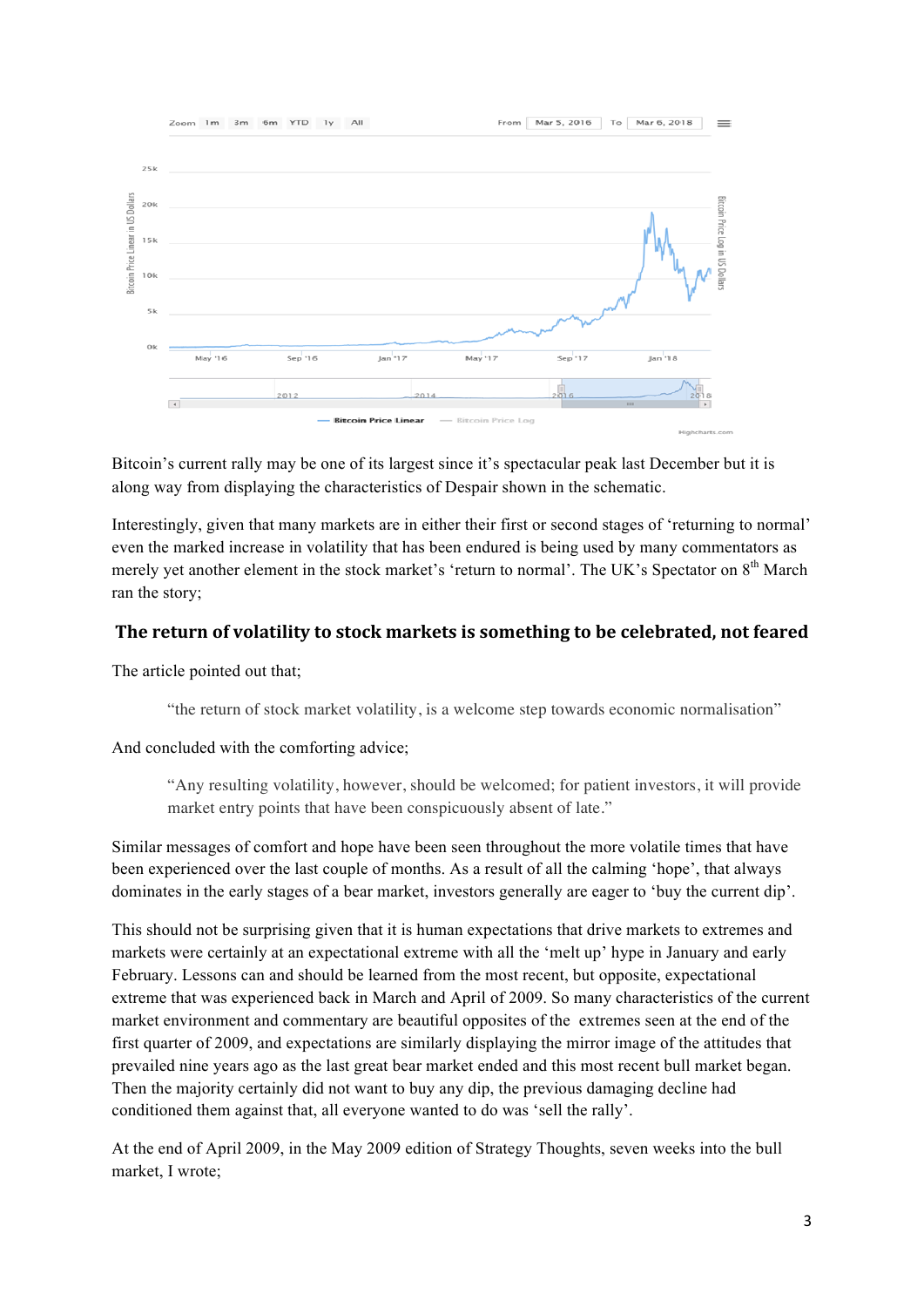It really did feel like all hope was finally lost as March began and many measures of investor sentiment were severely depressed. That marked deterioration in the psychological backdrop of global equity markets was one of the elements that prompted us to reverse our cautious position of the last few years and adopt a markedly more positive attitude to equities generally.

In the early weeks of the current rally doubt appeared to be the dominant attitude as the following collection of headlines put together by Investec research illustrates;

**Rally, Yes; Bottom, No** *Forbes.com – 3/10/09* **No Way You're Getting Me Back in This Market** *Yahoo! Finance – 4/8/09* **Is this a sustainable bull market? The March run likely will lead to weakness** *MarketWatch – 4/1/09* **Warning: The bear isn't hibernating yet** *CNNMoney.com – 4/1/09* **Goldilocks rally meets the bears March was good, but a downturn is inevitable** *MarketWatch – 4/1/09* **Don't Buy the Chirpy Forecasts The history of banking crises indicates this one may be far from over.** *Newsweek – 3/30/09* **Bear Rallies Turn Market Into a Circus** *Wall Street Journal – 3/23/09* **Enjoy the Sucker's Rally, Says Merrill's Rosenburg** *Yahoo! Finance – 3/19/09* **Roubini Says Rally is a "Dead Cat Bounce"** *The Business Insider – 3/16/09* **Is This A Real Rally Or Dead Cat Bounce?** *Investors Business Daily – 3/16/09*

One month earlier I had written;

Unfortunately, as I have written many times in the past, investing is far more of an art than a science; no indicator is ever anything more than just an indicator and all they ever do is highlight how probabilities, not certainties, have changed. With the bottom of the 'slope of hope' possibly having been seen, sentiment remaining depressed in spite of the rally already seen and RSI's globally being historically depressed it is at least reasonable to conclude that the best cyclical opportunity in equities for a number of years may now be at hand. The question investors now face though is should they be concerned about the continued, and much publicised, deterioration in the global economy.

I went on to ponder how this new bull market, that virtually no one believed possible, might end;

Without intending to be disrespectful to the IMF, it is likely that any new cyclical bull market will end amid similar beliefs to those witnessed at the end of the last cyclical bull market two years ago. With equity markets substantially higher and the fear of risk once again having, at least partially, evaporated it is probable that forecasts for economic growth will be being revised higher and a general belief that the 'Great Depression II' has passed and been survived. Credit will undoubtedly be given to the various central bank and treasury officials globally who will appear to have engineered the recovery and all the long term concerns and fears that are so near the surface currently will be forgotten. A 'wall of worry' will have been climbed and so another slide down the 'slope of hope' will be about to begin.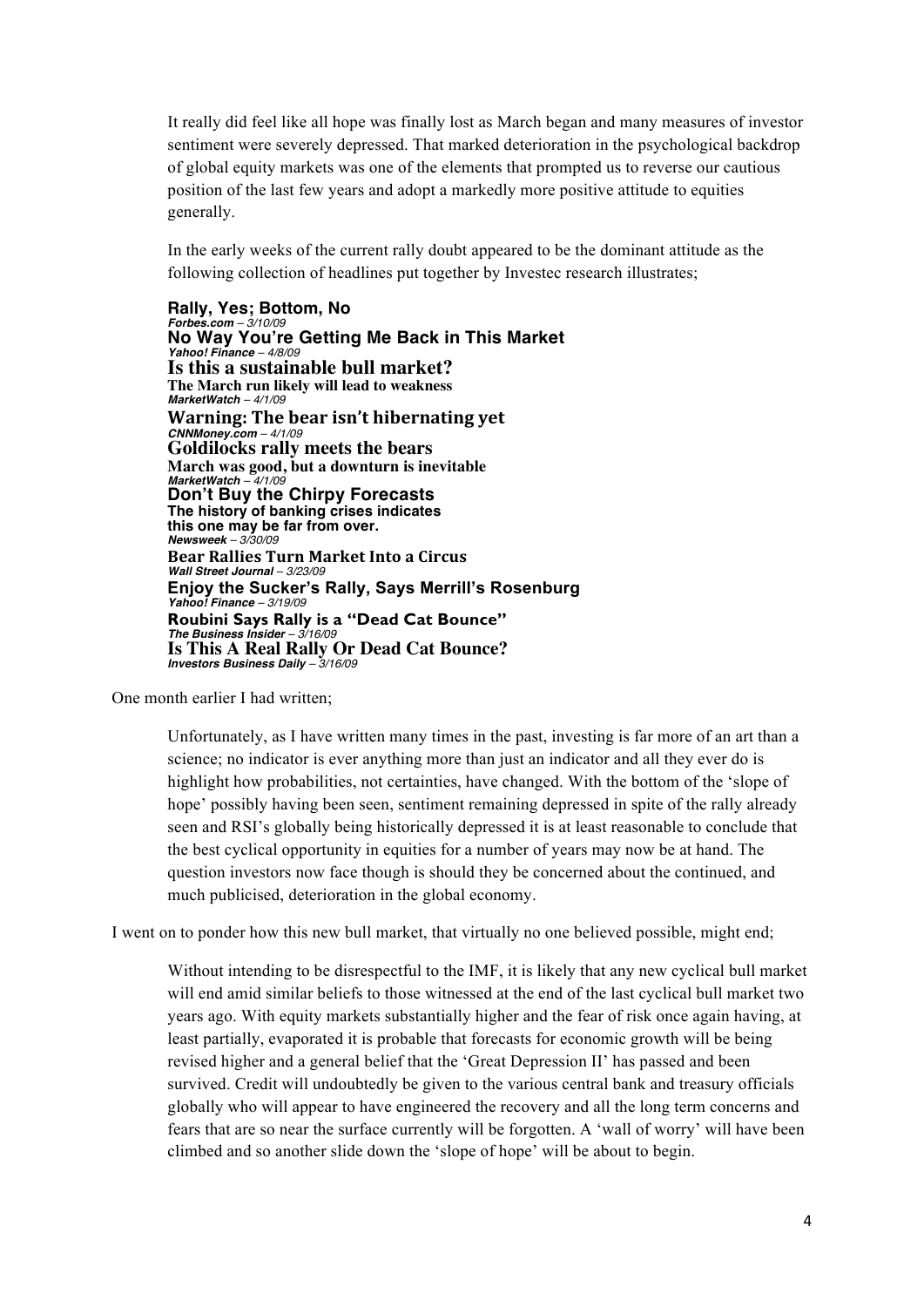All of this is getting somewhat into the realm of fantasy, clearly it is far from certain that a new cyclical bull market has begun, but if it has it will be useful to keep some of these perspectives in the back of one's mind as the bull market runs its course, however far it goes and long it runs.

Some of those perspectives are certainly of great value currently, particularly given the near universality of the idea that all is fine as no recession is imminent and that these current dips should be bought. An almost exactly 180 degree difference in the view dominating nine years ago. This can clearly be seen by comparing the selection of headlines below to those that dominated the media nine years ago.

**Buy the Dip Isn't Dead. In Fact, It's Just Getting Stronger Bloomberg 21 Feb 2018 Strategist: Buy the dip for the next 12 months** CNBC 2 March 2018 Institutional Investors Buy The Dip Seeking Alpha Feb. 28, 2018 Media mentions of 'buy the dip' have never been higher. So... buy the dip Feb 8, 2018 **The 10 percent correction won't turn into a full-blown bear market: Strategist Katie Stockton** CNBC 9 Feb 2018 **10 Reasons Why This Market Correction Is An Overshoot** Forbes 9 Feb 2018 **History suggests strong economy can ward off bear market** Reuters 13 Feb **After Correction Pain, More Market Gain?** Barron's 10 Feb 2018 **Stock market's rout is not impacting the US economic outlook: Cleveland Fed's Mester** CNBC 13 Feb 2018 **Buy-the-Dip Believers Rejoice After White House Tries to Ease Trade Tension** Bloomberg 8March 2018

But still the media, and most of the investing public, continue to take comfort in the outpourings of economic commentators. This despite such an approach, as I discussed at length last month, having been useless in pinpointing and benefiting from any important reversal in markets. Economic forecasts have been very good at identifying established trends and extrapolating those trends forward, both during good times and bad times. They have rarely, if ever, identified inflection points, and if they have the stock market had usually already anticipated that turn many months, or even years, earlier.

One of the more considered observations on the recent market turmoil appeared in a March 4<sup>th</sup> article in the Wall Street Journal by Mark Hulbert. It was titled;

> **Why the Strong Economy Is a Poor Predictor for the Stock Market The stock** market usually tops out well before the economy slips into a recession

And concluded with the following;

None of this discussion should be taken to mean that the stock market doesn't care about the economy, or that the economy is immune from the wealth effects of a bear market in stocks. But it is surprisingly difficult to translate these undeniable truths into actionable investment advice.

Whilst I agree with much of what Mark Hulbert wrote I don't necessarily totally agree with his final sentence. I do agree that economic forecasts do not translate into actionable investment advice, and this is particularly the case at market extremes, but this observation does give a disciplined investor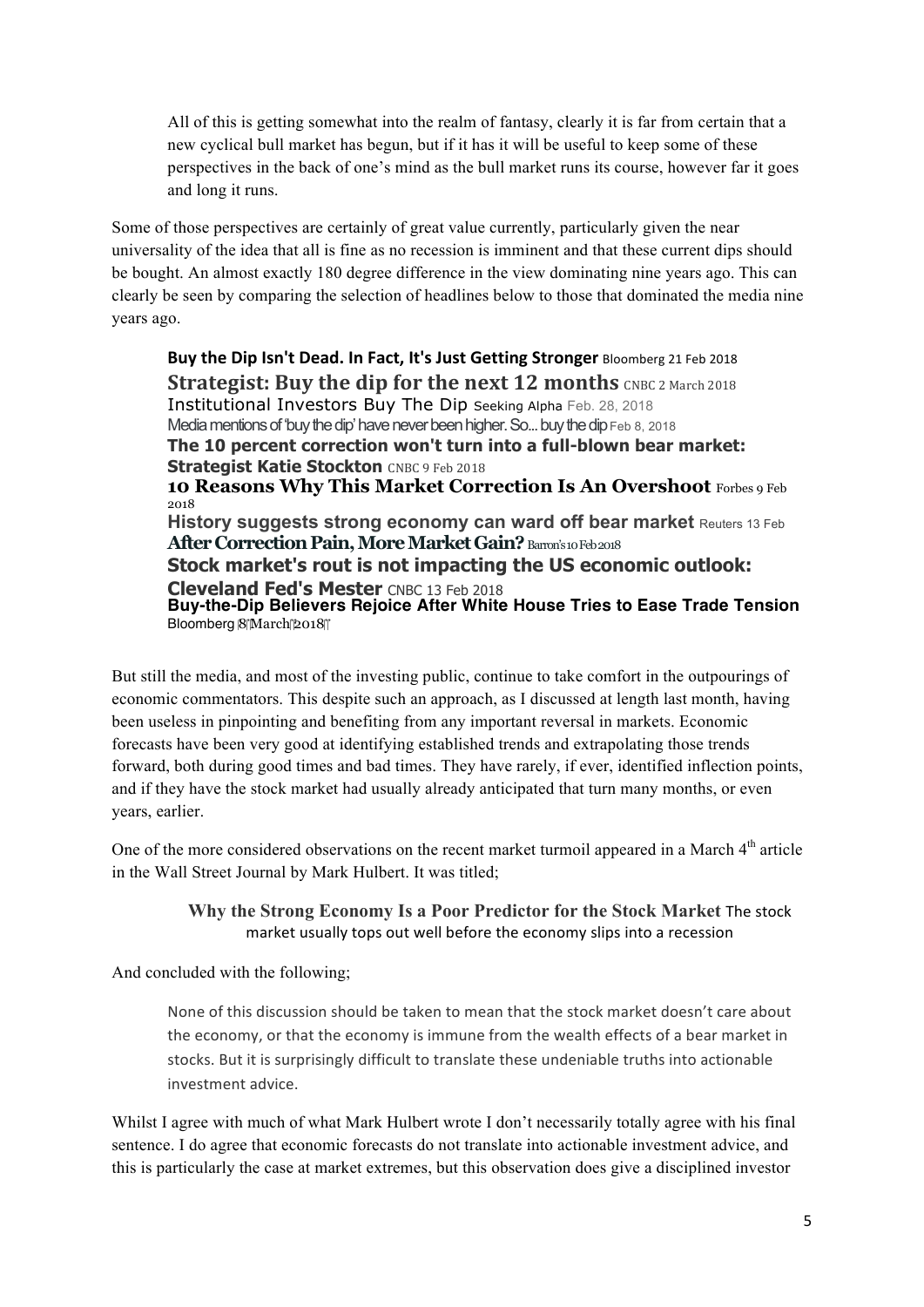something very useful to hang onto. Don't take comfort from economic forecasts, no matter how seemingly sensible they may be, particularly when they are part of a very broad and strong economic consensus. As the legendary economist and investor John Maynard Keynes famously observed;

Economists set themselves too easy, too useless a task if in tempestuous seasons they can only tell us that when the storm is past the ocean is flat again.

Currently economists have not even identified that a 'tempestuous season' may be upon us. A reversal of Keynes' observation for the current environment may be that; 'Economists set themselves too easy, too useless a task if when all is calm and smooth they can only tell us that when the calm has passed a tempestuous season will be upon us!'

#### **Reasons to stay cautious**

Aside from the overwhelming lack of fear currently being displayed by investors, along side their extremely hopeful expectations, whether these are based upon hope for successful trade negotiations or even peace talks with North Korea, there are currently other reasons investors should be cautious

On February  $27<sup>th</sup>$  CNBC reported:

## **Executives aren't buying their company's shares after market correction**

Insiders are clearly in a cautious mood as stock prices have quickly recovered ground in what many felt was a healthy and needed correction.

The article highlighted that even though corporations were buying back their own stock on the recent pull back, corporate executives, so called 'insiders', were not. This isn't a particularly healthy sign as the chart below shows.



**YTD** 1Y 3Y 5Y 10Y AII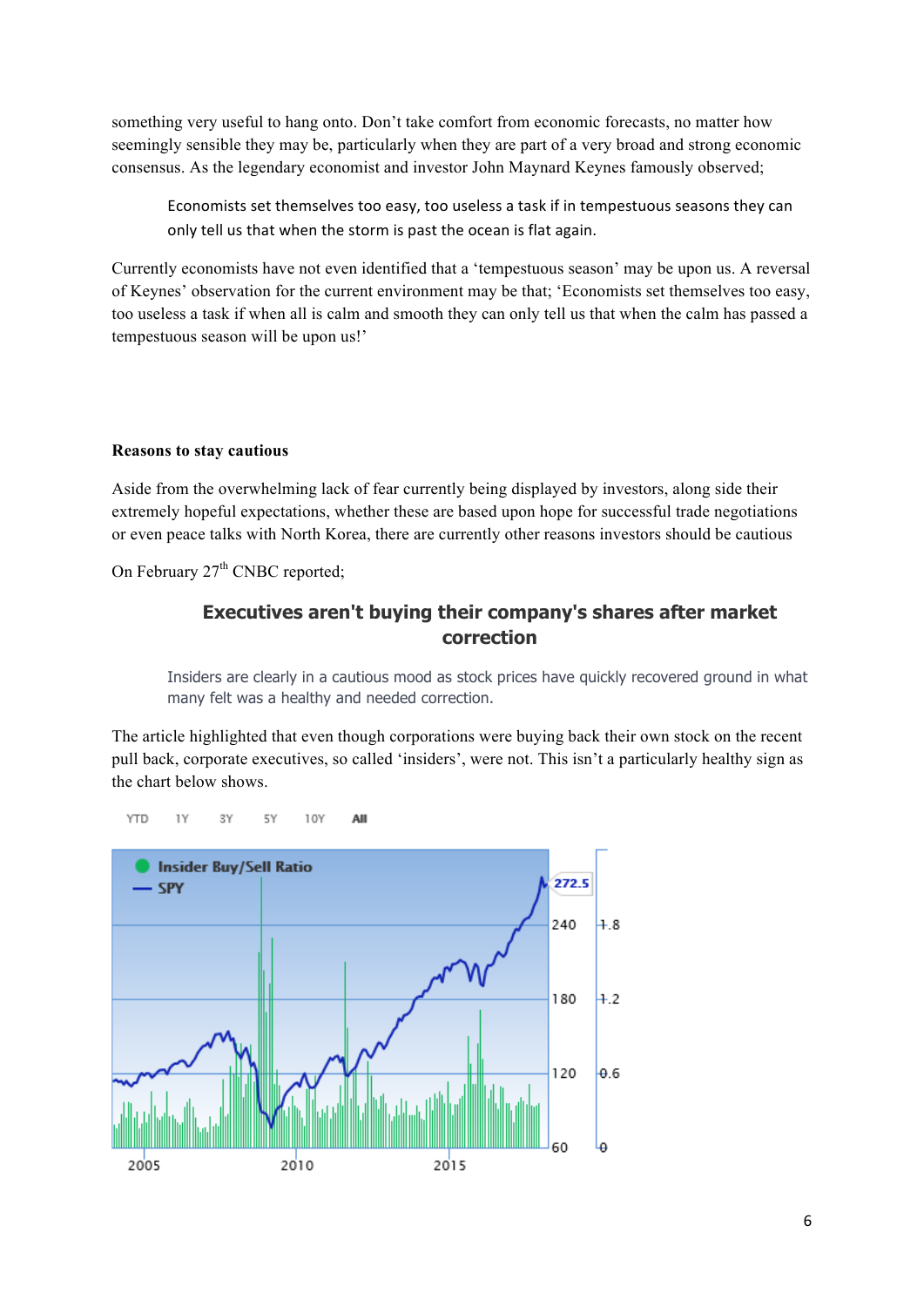Through 2007 to 2009 bear market insiders became very aggressive buyers as the bottom approached. The same was true, only to a lesser extent, in 2011 and 2016 corrections. So far there is no sign that insiders are viewing the recent sell off as a 'healthy correction' that they should be taking advantage of. The CNBC article concluded with the following;

"The main reason to worry that stocks are not yet done correcting is that, even after the pullback, the stock market is far from cheap," he wrote. "The days of indiscriminate gains, and the complacency that environment bred, is a thing of the past."

Whilst I don't share the commentators concern regarding valuation, as it is an incredibly blunt tool from a market timing perspective, I do agree that the 'indiscriminate gains' and 'complacency' will prove to be things of the past as the current slide down the slope of hope progresses.

## **Recession?**

Finally, this month I thought it worth sharing some observations I included in Strategy Thoughts just as the previous bear market was beginning. Then, as now, the consensus view was that there was very little for investors to be too concerned about from a stock market perspective as there was no recession on the horizon (It is amazing just how neatly history repeats itself and how little we humans learn). Ten and a half years ago, in the October 2007 edition of Strategy Thoughts I included the following;

#### **Food for Thought A US Recession?**

Given all my comments on the credit crunch and the US real eastate slump I have included some extracts from this morning's Wall Street Journal. Columnist David Wessel wrote an excellent and considered piece titled "Three Ingredient Recipe for Recession;

"*There are three rules to keep in mind when reading a recession prediction.*

*• Rule No. 1: Forecasters rarely call the turn in the economy accurately. Even the wisest business-cycle veterans have a hard time. "There are forecasts of thunderstorms and everyone is saying, 'Well, the thunder has occurred and the lightning has occurred and it's raining.' But nobody has stuck his hand out the window," then-Fed Chairman Alan Greenspan told Fed colleagues on Oct. 2, 1990, transcripts reveal. "And at the moment," he said, "it isn't raining. ...The economy has not yet slipped into a recession." Much later, arbiters at the private National Bureau of Economic Research determined a recession had begun that July.*

*• Rule No. 2: Once forecasters start shaving their growth forecasts, they tend to keep shaving them. At the end of August, economists surveyed by Macroeconomic Advisers, a St. Louis forecaster, predicted the U.S. would grow at a 2.7% annual rate in the fourth quarter; last week, they were betting on 1.6% growth.*

*• Rule No. 3: There are always good reasons to argue, "This time it'll be different." But "this time" is usually different in specifics, not in the overall outcome.*